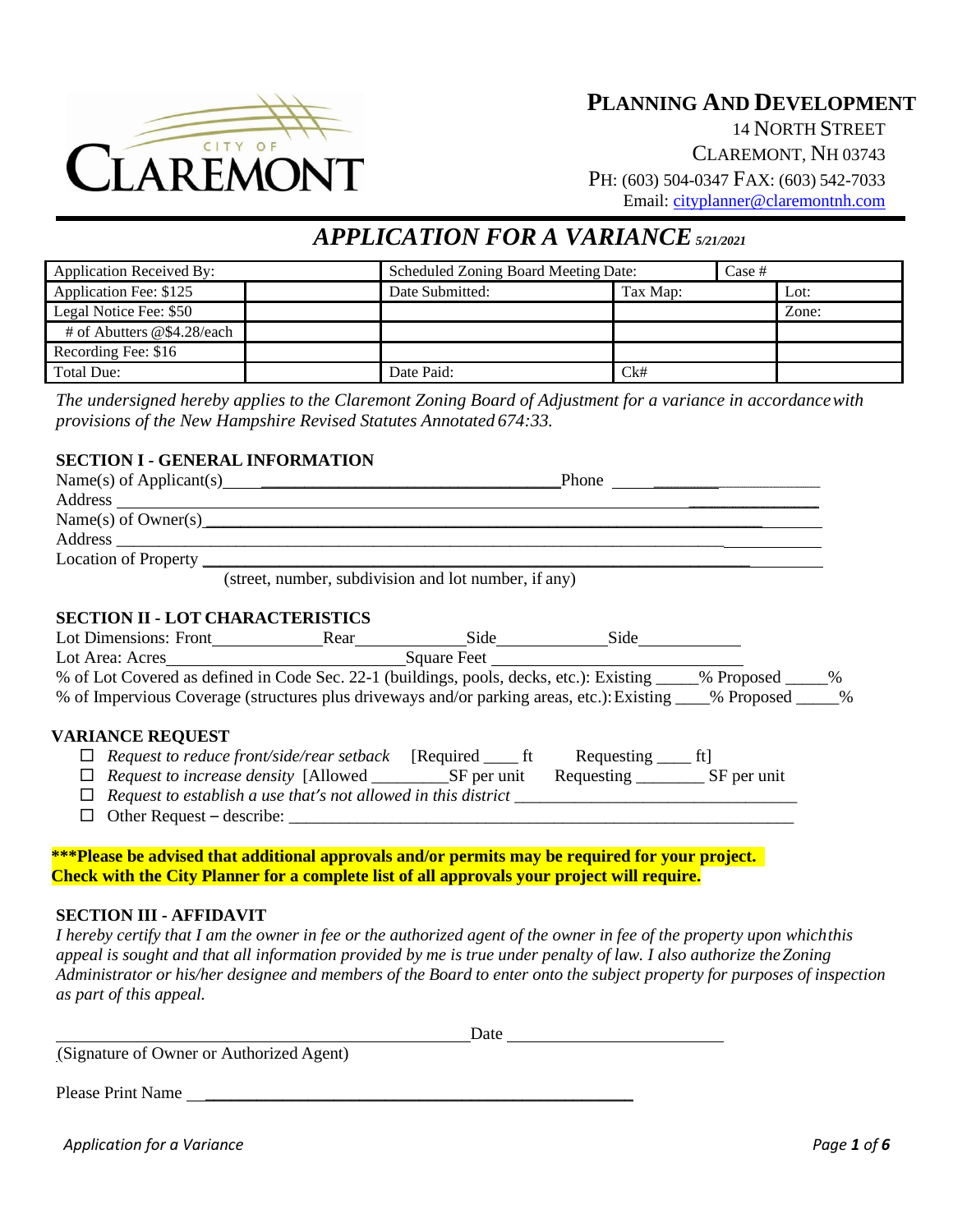## **INSTRUCTIONS FOR COMPLETING THE VARIANCE APPLICATION** Use the guidance pointers below to complete the variance questions on the next page.

# *GUIDANCE FOR THE FIVE VARIANCE CRITERIA*

An application for a variance from the Zoning Ordinance must answer all questions listed in the application as well as any extra considerations required by the section of the Zoning Ordinance that is the object of the variance request. It is important to include supporting information (e.g. plans, maps, photos, expert opinions, etc.). *The burden of proof is upon the applicant; the applicant must convince the Zoning Board of Adjustment (ZBA) all five criteria have been met.*

The following guidance addresses the variance review criteria based on the NH OSI publication, "*The Board of Adjustment in New Hampshire: A Handbook for Local Officials*" available online at [https://www.nh.gov/osi/planning/resources/publications.htm.](https://www.nh.gov/osi/planning/resources/publications.htm) The ZBA, during its review of an application, is encouraged to pay close attention to the review standards and potential impacts of a proposal upon neighboring properties, City facilities (including roads and emergency services), public utilities, natural resources and easements or conservation areas.

# **Criterion 1: Public Interest**

A way to consider this specific case is whether the proposal will have a detrimental impact on the community including neighboring properties, community facilities, public safety, and welfare.

- Is the proposal contrary to the intent of the Zoning Ordinance?
- Does the variance alter the essential character of the neighborhood or threaten the health, safety, or general welfare of the public?

## **Criterion 2: Spirit of the Ordinance**

While the first criterion is specific to the local impacts of the proposed project this criterion, though very similar, may consider the broader implications of the variance application in the context of the overall Zoning Ordinance and Zoning Map. It is important to note the Zoning Ordinance is an attempt to implement the vision for land use and development as outlined in the Master Plan.

- Are the proposed uses outlined in this application appropriate for this zoning district?
- Are there specific statements or provisions of the Zoning Ordinance that prevent these proposed uses or the scale of these uses?

# **Criterion 3: Substantial Justice**

The NH OEP publication provides very short guidance on this: "Perhaps the only guiding rule is that any loss to the individual that is not outweighed by a gain to the general public is an injustice. The injustice must be capable of relief by granting a variance that meets the other four qualifications. A board of adjustment cannot alleviate an injustice by granting an illegal variance."

#### **Criterion 4: Surrounding Property Values**

Inherent in this criterion is a value judgement that will be subjective to the property owner and those objecting to the application. It is also important for each member of the ZBA to use his/her personal experience and local knowledge to decide this point.

# **Criterion 5: Unnecessary Hardship**

This criterion is likely the most challenging to address because of its lack of clarity over time. There are two parts to this criterion that may be addressed. Most commonly an applicant addresses 5(A). Under this part there is an attempt to, "balance the public good resulting from the application of the ordinance against the potential harm to a private land owner," (NH OSI). Criterion 5(B) has been included in state law to address the rare occurrence when enforcement of the Zoning Ordinance fundamentally deprives the owner of any reasonable use of the land - an unconstitutional taking.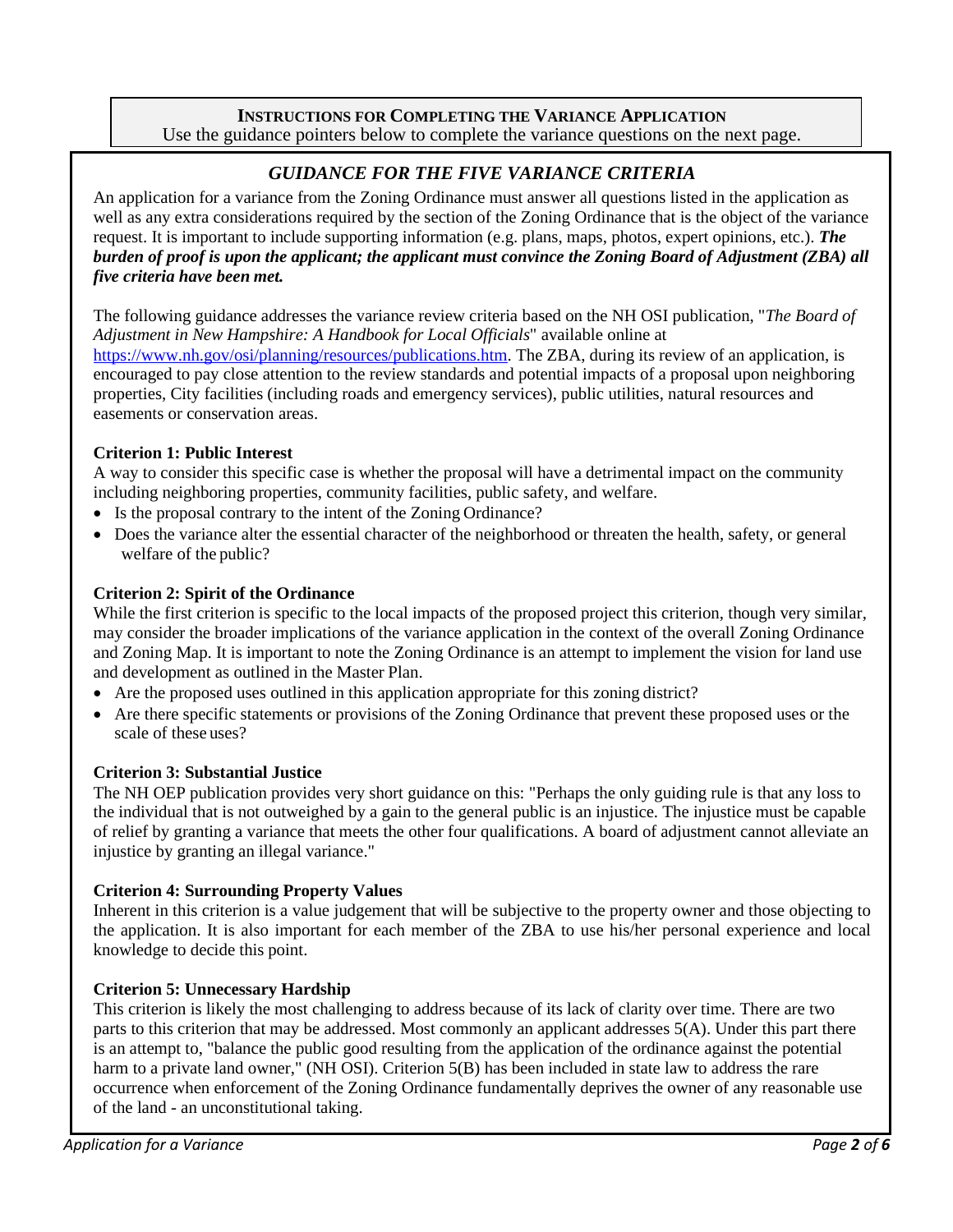

# **PROPERTY ADDRESS**

# *APPLICATION FOR A VARIANCE*

All questions below must be answered in full before the application can be accepted. Please refer to the guidance document on the previous page of this application form.

#### *I. DESCRIBE BRIEFLY THE PROJECT:*

A Variance is requested from Section (s) of the Zoning Ordinance to permit:

#### *II. DESCRIBE BRIEFLY YOUR RESPONSE TO EACH OF THE FOLLOWING CONDITIONS:*

1. Explain why granting the Variance will not be contrary to the public interest:

2. Explain why the proposal and the variance sought is not contrary to the spirit of the ordinance:

3. Explain how the variance, as requested above for the subject property, would do substantial justice:

4. Explain why the proposal as described above will not diminish surrounding property values:

5. Explain why denial of the variance by literal enforcement of the ordinance would result in unnecessary hardship tothe owner.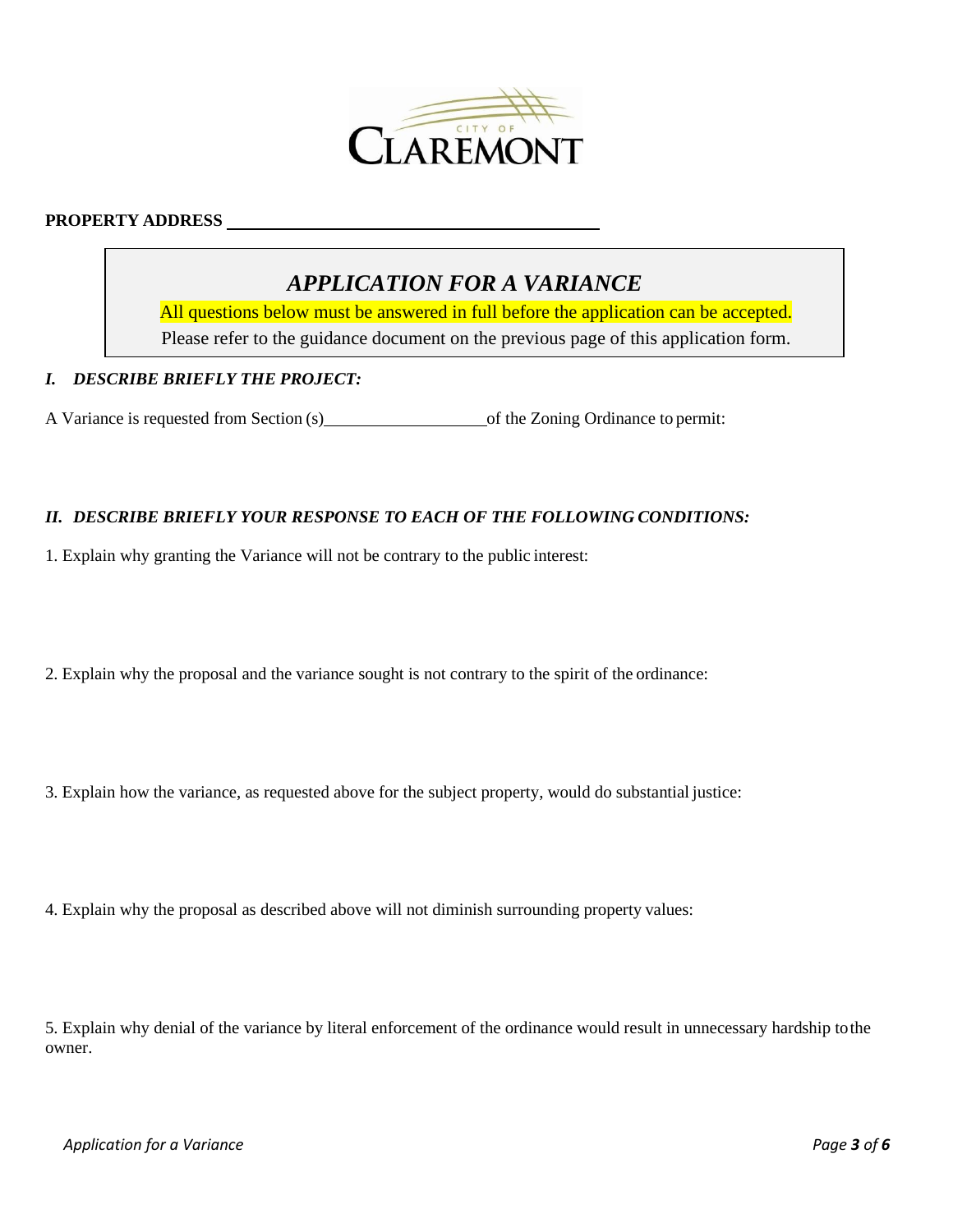(A) For purposes of this subparagraph, "unnecessary hardship" means owing to special conditions of the propertythat distinguish it from other properties in the area:

(i) Explain how no fair or substantial relationship exists between the general public purposes of the Section(s) ofthe ordinance from which relief is sought and the specific application of the Section(s) to the property:

(ii) Explain how the proposed use is a reasonable one:

Alternatively, if and only if the criteria in subparagraph (A) cannot be established:

(B) Explain the special conditions of the property that distinguish it from other properties in the area, why theproperty cannot be reasonably used in strict conformance with the ordinance and why, therefore, a variance is necessary to enablea reasonable use of the property.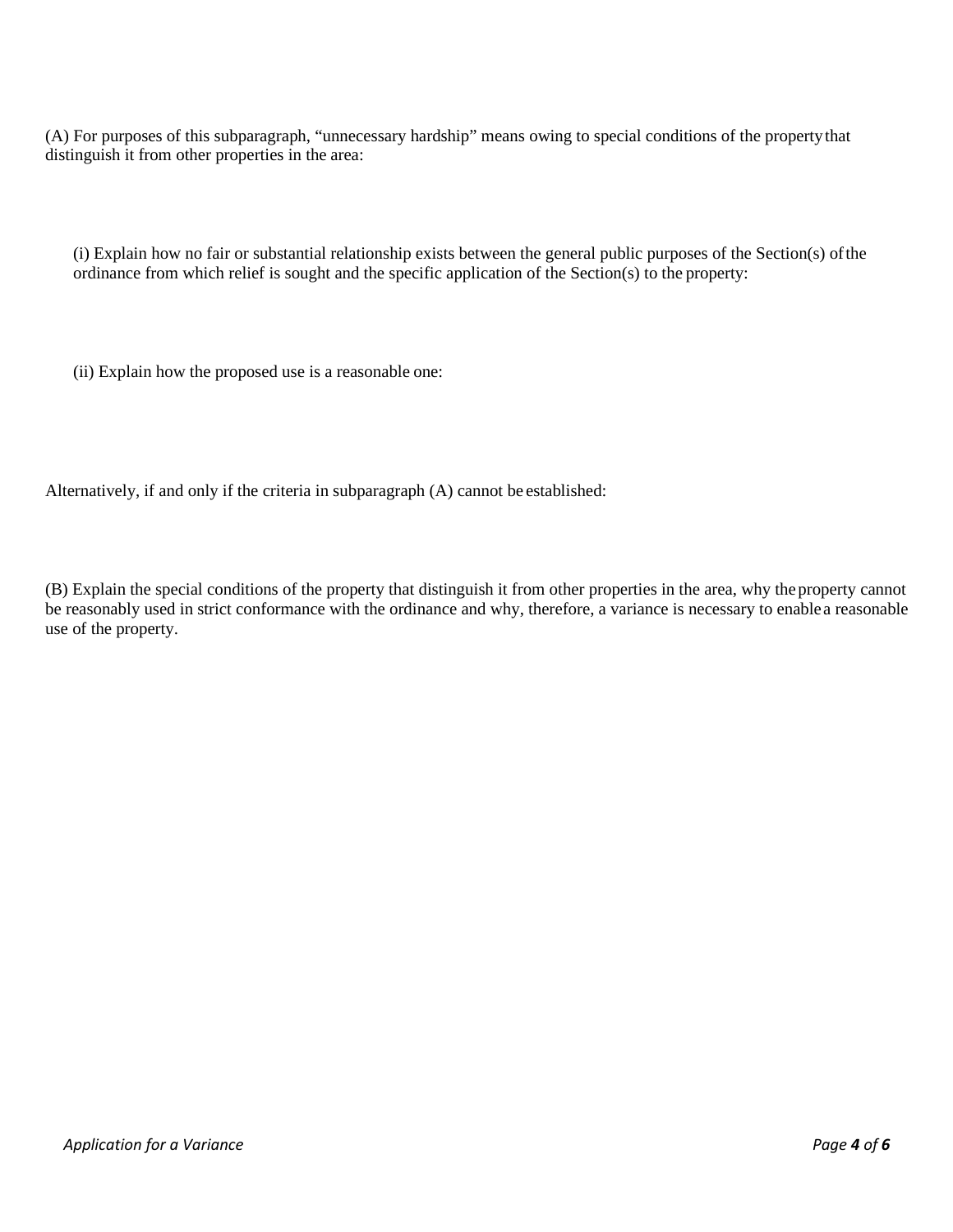

# **ABUTTERS LIST**

The abutter list shall identify:

- All properties adjoining or directly across the street or stream from the property in question.
- Where the subject property is within 500 feet a river or stream the applicant shall include the NHDES Dam Bureau.
- For properties abutting a municipal boundary, the applicant shall list all abutting land owners in that neighboring municipality.
- The officers of a collective or association in the case of an abutting property being under a condominium or other collective form of ownership.
- The manufactured housing park owner and tenants who own manufactured housing adjoining or directly across the street or stream from the property in question.
- Every holder of conservation, preservation, or agricultural preservation restrictions on or abutting the subject property.

The City tax map records are the accepted authority for map and lot numbers but may not contain current record owner information.

## **Applicant Information:**

Printed Name: Contact Telephone:

Address:

| <b>Owner/Agent Information</b><br>(\$4 fee per abutter including owner and agent) |      |  |       |                 |
|-----------------------------------------------------------------------------------|------|--|-------|-----------------|
| Map:                                                                              | Lot: |  | Name: | <b>Address:</b> |

| <b>Abutter(s)</b> Information |      |       |                 |
|-------------------------------|------|-------|-----------------|
| Map:                          | Lot: | Name: | <b>Address:</b> |
| Map:                          | Lot: | Name: | <b>Address:</b> |
| Map:                          | Lot: | Name: | <b>Address:</b> |
| Map:                          | Lot: | Name: | <b>Address:</b> |
| Map:                          | Lot: | Name: | <b>Address:</b> |
| Map:                          | Lot: | Name: | <b>Address:</b> |
| Map:                          | Lot: | Name: | <b>Address:</b> |